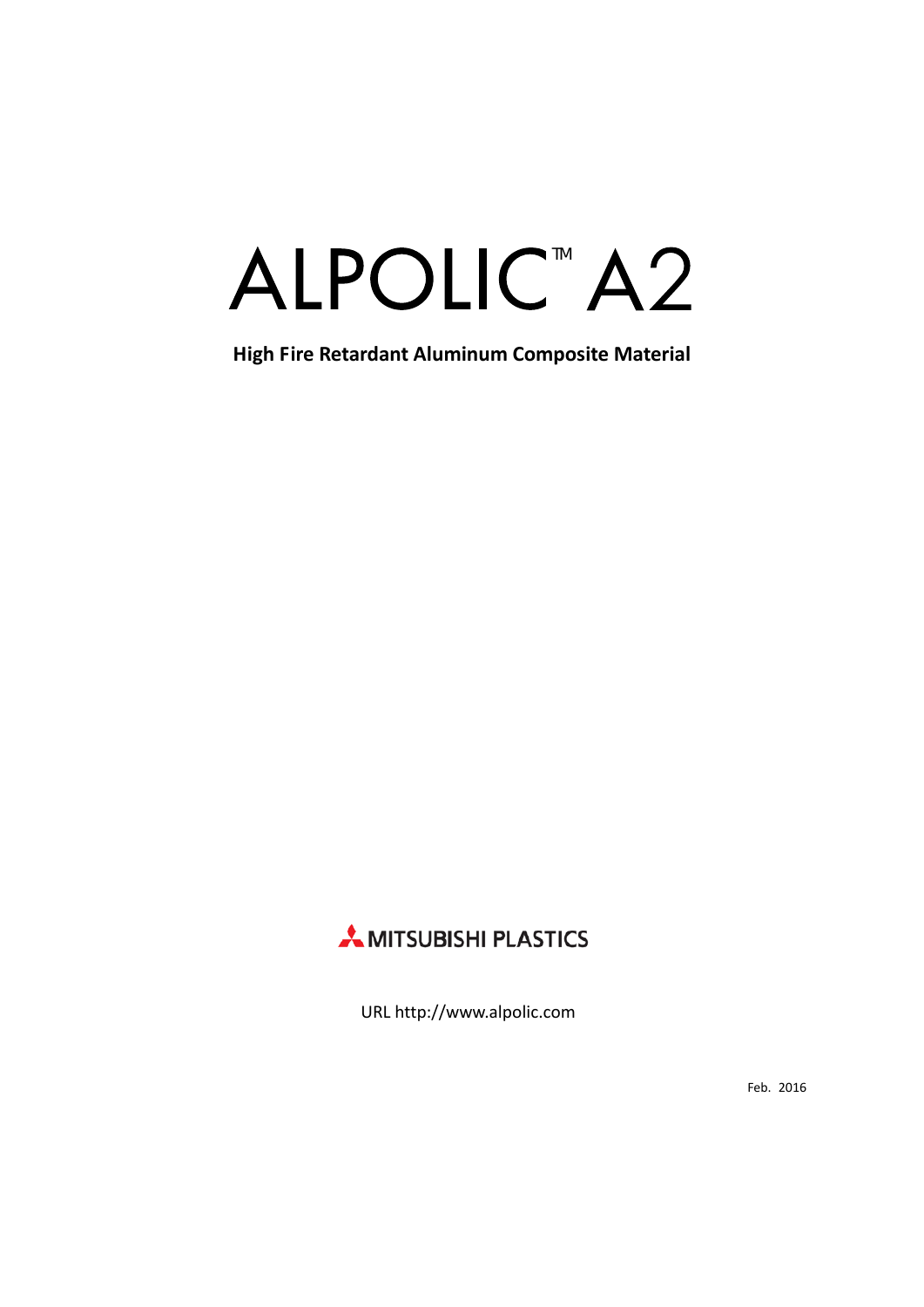# ALPOLIC<sup>™</sup>A2

**High Fire Retardant Aluminum Composite Material**

ALPOLIC<sup>™</sup> A2 is an aluminum composite material (ACM) with a high mineral-filled fire retardant core, used as exterior and interior claddings and roof covering in new buildings and retrofit applications. ALPOLIC™ A2 has been classified as a superior fire-safe grade among various types of ACM around the world. The material is manufactured by Mitsubishi Plastics, Inc. (Japan), and Mitsubishi Polyester Film GmbH (Germany), and furnished by approved dealers or distributors.

### **1. Features**

 $ALPOLIC<sup>TM</sup> A2$  has the following features:

- (1) Flatness: ALPOLIC**TM** A2 has the excellent flatness derived from the continuous laminating process.
- (2) Color uniformity: The coil coating process ensures complete color consistency.
- (3) Rigidity: As one of the attributes of composite panels, ALPOLIC**TM** A2 is rigid and lightweight. 4mm thick panel is equivalent to 3.3mm thick solid aluminum in rigidity, and reduces the weight by 10%.
- (4) Fire safety: With its high mineral-filled fire retardant core, ALPOLIC**TM** A2 has been ranked up to class A2 which is one of highest fire-safe grades in accordance with European Norm (EN) standard.

#### **2. Material composition**

ALPOLIC<sup>TM</sup> A2 is composed of a high mineral-filled fire retardant core with a very small amount of polyethylene sandwiched between two skins of 0.5 mm thick aluminum alloy (3005-H14 or 3105-H14). The core of ALPOLIC<sup>TM</sup> A2 is light gray in color. The total thickness is 4 mm.



**Composition of ALPOLIC**TM **A2**

#### **3. Surface finish**

The surface is finished with a high performance Lumiflon<sup>TM</sup>-based fluoropolymer coating as standard, and the back side is a wash coating or a service coating. ALPOLIC<sup>TM</sup> A2 is available in finishes of: Solid Colors, Metallic Colors, Sparkling Colors, Prismatic Colors and Pattern Series. In these finishes, Lumiflon™-based fluoropolymer paints are applied in manufacturer's continuous coil coating lines.

The back side of ALPOLIC<sup>TM</sup> A2, which will face the structural wall or steel when it is installed as a cladding panel, has a polyester-based wash coating or a service coating to protect it from possible corrosion problems.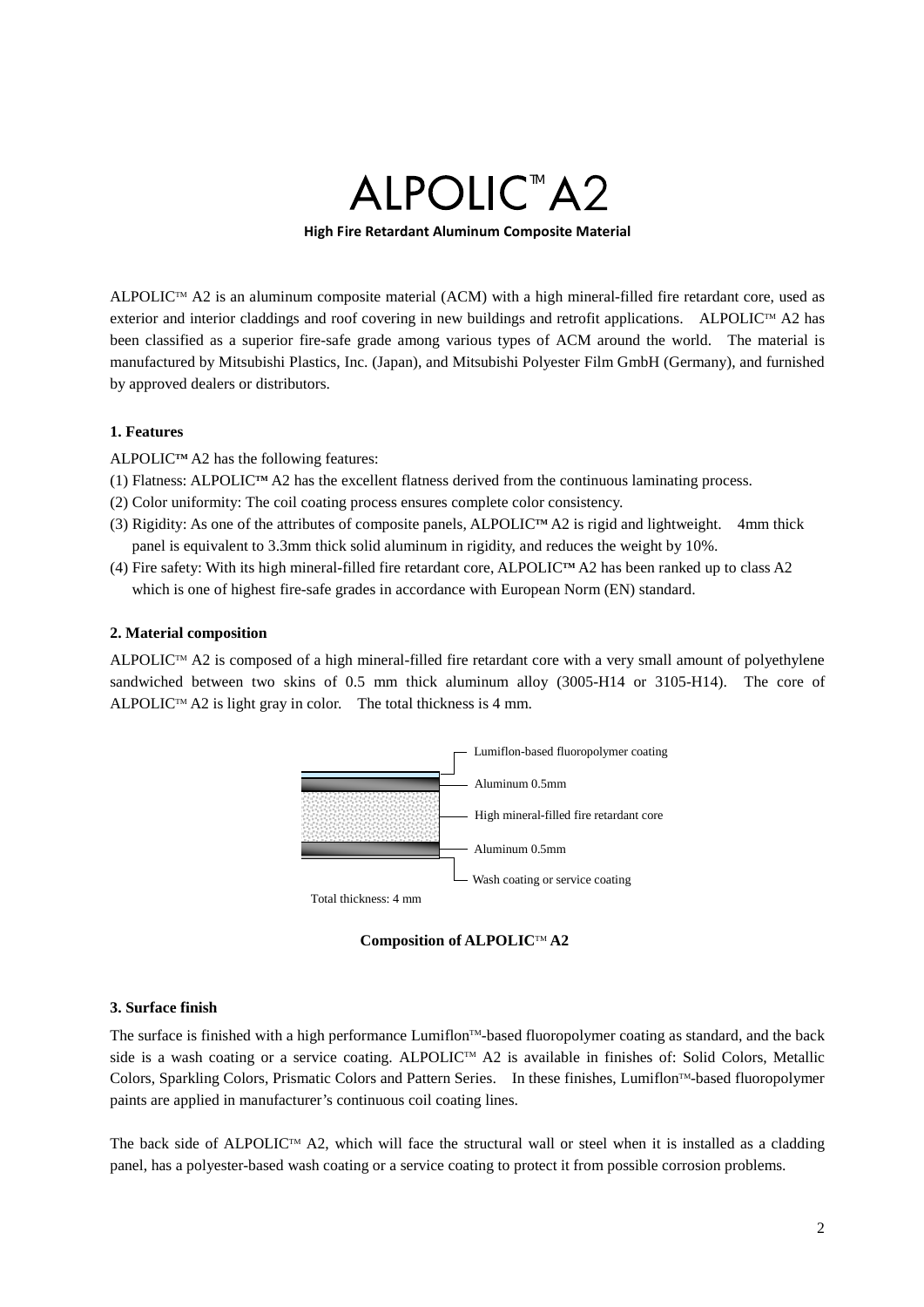The surface is protected with a self-adhesive peel-off protective film consisting of two polyethylene layers of white and black. According to weathering tests under normal outdoor conditions, the protective film will withstand six months' exposure without losing its original peel-off characteristic or causing stains or other damages.

#### **4. Product dimension and tolerance**

| $(1)$ Panel thickness: | 4 mm                                                        |
|------------------------|-------------------------------------------------------------|
| $(2)$ Panel size:      | Width = $1270$ and $1575$ mm                                |
|                        | Standard length $=$ 3099 mm                                 |
|                        | Maximum length = up to 7200 mm (Japan) or 7300 mm (Germany) |

**Note:** Custom width can be accepted between 914 mm and 1575 mm subject to minimum quantity. Please contact local distributors or our office.

| (3) Product tolerance |                                                                                           |
|-----------------------|-------------------------------------------------------------------------------------------|
| Width:                | $\pm 2.0$ mm                                                                              |
| Length:               | $\pm 4.0$ mm                                                                              |
| Thickness:            | $\pm 0.2$ mm                                                                              |
| Bow:                  | Maximum $0.5\%$ (5mm/m) of the length or width                                            |
| Diagonal difference:  | Maximum 5.0 mm                                                                            |
| Surface defect:       | The surface shall not have any irregularities such as roughness, buckling and other       |
|                       | imperfections in accordance with our visual inspection rules. ALPOLIC <sup>TM</sup> A2 is |
|                       | supplied with a cut edge and without aluminum sheet displacement or core protrusion.      |

#### **5. Characteristics**

# **(1) Physical properties**

| Item                   | Method     | Unit                | ALPOLIC™ A2 |
|------------------------|------------|---------------------|-------------|
| Specific gravity       |            |                     | 2.03        |
| Weight                 |            | kg/m <sup>2</sup>   | 8.4         |
| Thermal expansion      | ASTM D696  | $\times 10^{-6/°}C$ | 19          |
| Thermal conductivity   | ASTM C1363 | $W/(m \cdot K)$     | 0.63        |
| Thermal transmittance  | ASTM C1363 | $W/(m^2 \cdot K)$   | 6.55        |
| Deflection temperature | ISO 75-2   | $^{\circ}C$         | 110         |

### **(2) Mechanical properties of composite material**

| Item                      | Method         | Unit                    | ALPOLIC™ A2 |
|---------------------------|----------------|-------------------------|-------------|
| Tensile strength          | <b>ASTME8</b>  | $MPa$ , $N/mm^2$        | 43          |
| $0.2\%$ proof stress      | <b>ASTM E8</b> | $MPa$ , $N/mm^2$        | 41          |
| Elongation                | <b>ASTME8</b>  | %                       | 3.8         |
| Flexural elasticity, E    | ASTM C393      | GPa, $kN/mm^2$          | 38.5        |
| Flexural rigidity, EI     | ASTM C393      | k N·mm <sup>2</sup> /mm | 204         |
| Punching shear resistance | ASTM D732      | $MPa$ , $N/mm^2$        | 37          |

#### **(3) Impact resistance by DuPont method** (ASTM D4226 modified)

| Steel ball weight (kg) | Height (mm) | Dent depth (mm) |
|------------------------|-------------|-----------------|
| 0.3                    | 300         | 0.2             |
| 0.5                    | 500         | 1.0             |
| 1.0                    | 300         | 1.3             |
| 1.0                    | 500         |                 |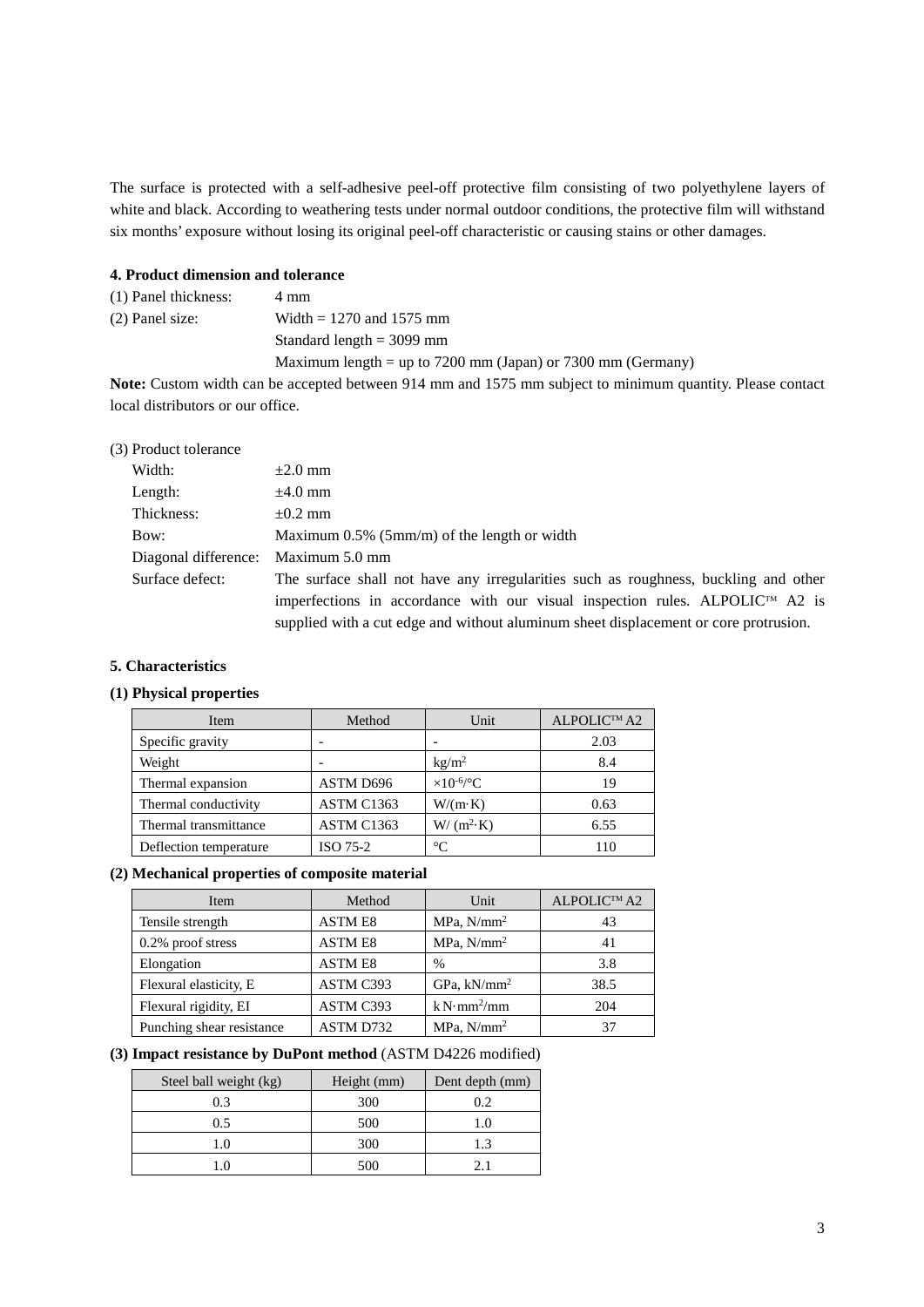| Item                 | Method<br>Unit |                  | Aluminum alloy   |
|----------------------|----------------|------------------|------------------|
|                      |                |                  | 3005 or 3105-H14 |
| $0.2\%$ proof stress | ASTM E8        | $MPa$ , $N/mm^2$ | 150              |
| Flexural elasticity  |                | $GPa, kN/mm^2$   |                  |

**(4) Mechanical properties of aluminum skin: 3005-H14 or 3105-H14 alloy**

#### **(5) Sound transmission loss**

The chart shows the airborne sound transmission loss measured on ALPOLIC<sup>TM</sup> A2. The STC (sound transmission class) is 27 in accordance with ASTM E413.



### **(6) Fire performance**

ALPOLIC™ A2 has passed a set of fire tests below which is recognized as a standard of fire protection in EU countries:

| <b>Country</b> | <b>Test standard</b>                 | <b>Results &amp; classification</b> |
|----------------|--------------------------------------|-------------------------------------|
| EU             | EN 13823, EN ISO 11925-2, EN 13501-1 | Class $A2-s1$ . d0                  |

### **6. Paint finish**

(1) Coating system

The surface is finished with Lumiflon™-based fluoropolymer coating as standard; the back side is a wash coating or a service coating. ALPOLIC™ A2 is available in finishes of: Solid Colors, Metallic Colors, Sparkling Colors, Prismatic Colors and Patterns (Stone, Timber, Metal, and Abstract). In these finishes, Lumiflon™-based fluoropolymer paints are applied in the manufacturer's coil coating lines.

The coating system of each finish is:

A. "Solid Colors" are three-coat three-bake system.

The thickness is 30 microns (1.18 mils) minimum and consists of a conversion coating, an inhibitive primer, a Lumiflon<sup>™</sup>-based fluoropolymer coating and a clear coating.

B. "Metallic Colors", "Sparkling Colors" and "Prismatic Colors" are a three-coat three-bake system. The thickness is 28 microns (1.1 mils) minimum and consists of a conversion coating, an inhibitive primer, a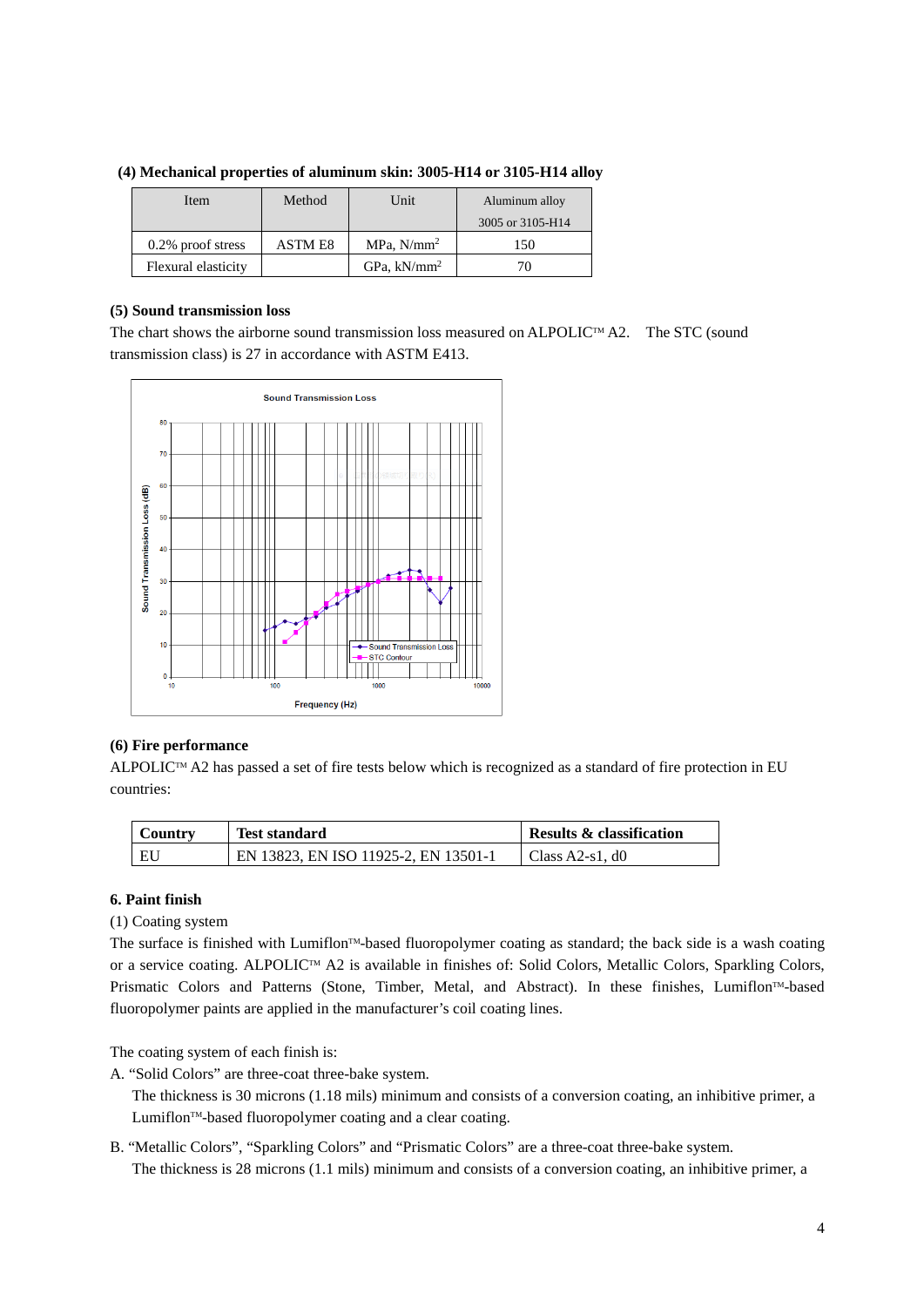Lumiflon<sup>™</sup>-based metallic coating and a clear coating.

C. "Patterns" is coated with a unique image transfer process.

The thickness is 45 microns (1.77 mils) minimum and consists of a conversion coating, an inhibitive primer and a Lumiflon™-based fluoropolymer coating including the image transfer layer.

Note: Lumiflon<sup>TM</sup>-based fluoropolymer coating has a coating warranty for maximum 20 years.

(2) Colors and gloss level

Standard colors are provided in the Color Chart. Custom colors are available for all finishes upon request subject to respective minimum quantities. The standard gloss is 30% for Solid and Metallic Colors, and 15-80% for Sparkling Colors, Prismatic Colors and Patterns (Stone, Timber, Metal, and Abstract). Custom gloss is available between 15 and 80% in all colors upon request subject to minimum quantities. Please contact local distributors or our office for custom color requests.

#### (3) Coating performance

The Lumiflon™-based fluoropolymer coating meets the following criteria:

| General properties<br>Dry film property | <b>Test method</b> | Criteria        |
|-----------------------------------------|--------------------|-----------------|
| Gloss $(60^{\circ})$                    | ASTM D523          | 15 to 80%       |
| Formability (T-bend)                    | NCCA II-19         | 2T, no cracking |
|                                         | ASTM D1737         |                 |
| Reverse impact-crosshatch               | NCCA II-5          | No pick off     |
| Hardness-pencil                         | ASTM D3363         | H               |
| Adhesion                                |                    |                 |
| Dry                                     | ASTM D3359         | No pick off     |
| Wet                                     | 37.8°C, 24 hrs.    | No pick off     |
| Boiling water                           | 100°C, 20 min.     | No pick off     |
| Abrasive resistance                     | ASTM D968          | 40 liters/mil   |
|                                         | (Falling sand)     |                 |
| Chemical resistance:                    |                    |                 |
| Muriatic acid, 10% HCl, 72hrs           | ASTM D1308         | No change       |
| Sulphuric acid, 20%H2SO4, 18hrs         | ASTM D1308         | No change       |
| Sodium hydroxide, 20% NaOH, 1hr         | ASTM D1308         | No change       |
| Mortar, pat test, 24hrs                 | AAMA2605           | No change       |
| Detergent, 3% solution, 38°C, 72hrs     | ASTM D2248         | No change       |

#### **General properties**

#### **Weatherability**

| Dry film property      | <b>Test method</b>     | Criteria                                |
|------------------------|------------------------|-----------------------------------------|
| Weather-o-meter test   |                        |                                         |
| Colour retention:      | ASTM D <sub>2244</sub> | Maximum 5 units after 4000 hrs.         |
| Gloss retention:       | ASTM D523              | 70% after 4000 hrs.                     |
| Chalk resistance:      | ASTM D4214             | Maximum 8 units after 4000 hrs.         |
| Salt spray resistance: | <b>ASTM B117</b>       | Blister-10, scribe-8, after 4000 hrs.   |
|                        |                        | $35^{\circ}$ C salt fog                 |
| Humidity-thermal       | ASTM D <sub>2246</sub> | No blister, no cracking                 |
|                        |                        | After 15 cycles of 38°C 100%RH          |
|                        |                        | for 24hrs and $-23^{\circ}$ C for 20hrs |
| Humidity resistance:   | ASTM D2247             | No change                               |
|                        |                        | After 4000 hrs, 100%RH, 35°C            |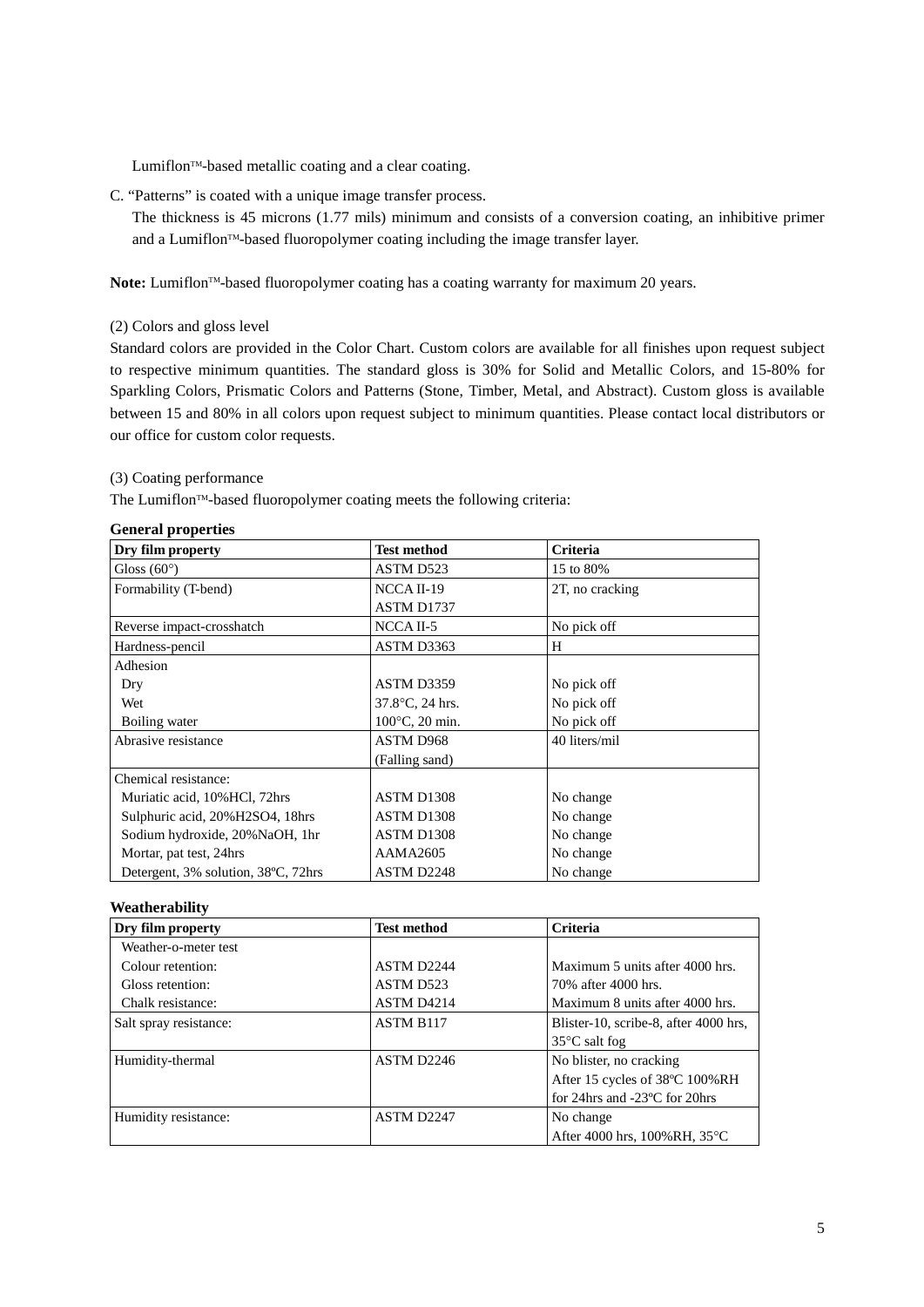### **7. Processing method**

#### (1) **Cutting/ Saw**

ALPOLIC<sup>TM</sup> A2 can be easily cut using standard woodworking saws (i.e. circular hand saw or panel saw). A carbide tip blade made for a light metal is suitable for cutting ALPOLIC<sup>TM</sup> A2

| 255 - 305 mm    |  |
|-----------------|--|
| $80 - 100$      |  |
| $2.0 - 2.6$ mm  |  |
|                 |  |
| Carbide         |  |
|                 |  |
| 2000 - 4000 RPM |  |
| $10 - 30$ m/min |  |
|                 |  |







**Panel saw**

#### **Notes on saw cutting:**

- a. Do the cutting operation with the external side facing upward to prevent the panel from scratches and the protective film from peeling off.
- b. Remove cutting chips from ALPOLIC<sup>TM</sup> A2 carefully after cut, to avoid dents during storage and assembly.
- c. Sharpen or replace the saw blade, when it becomes dull. Dull blades will result in a large burr or distortion at the cut edge.
- d. Due to high mineral content in the core, the blade life is shorter than cutting other ALPOLIC™s.

#### **(2) Cutting/ Shear**

Square shear cutting is the easiest method for cutting large panels. Some shear droop may result at the cut part of the surface aluminum. Recommended clearance and rake angle for shear cutting is as below.

| Clearance  | $0.04 - 0.1$ mm |
|------------|-----------------|
| Rake angle | 1∘ 30'          |



## **(3) Cutting/ CNC router**

We can also use CNC router for profile cutting ALPOLIC™ A2 panels. Complicated profile cutting as well as strait cutting is possible with CNC router. Use square end mill tools made of solid carbide.

#### **(4) Grooving/ CNC router**

We recommend a CNC router for grooving for precise grooving depth. The remained thickness should be between 0.65 to 0.75 mm including protective film thickness.

#### **Notes on grooving:**

- a. Conventional panel saws and/ or handy grooving machines may be difficult to control precise grooving depth.
- b. Slight surface distortion can be seen due to the remained core on the groove.





**Grooving with CNC router**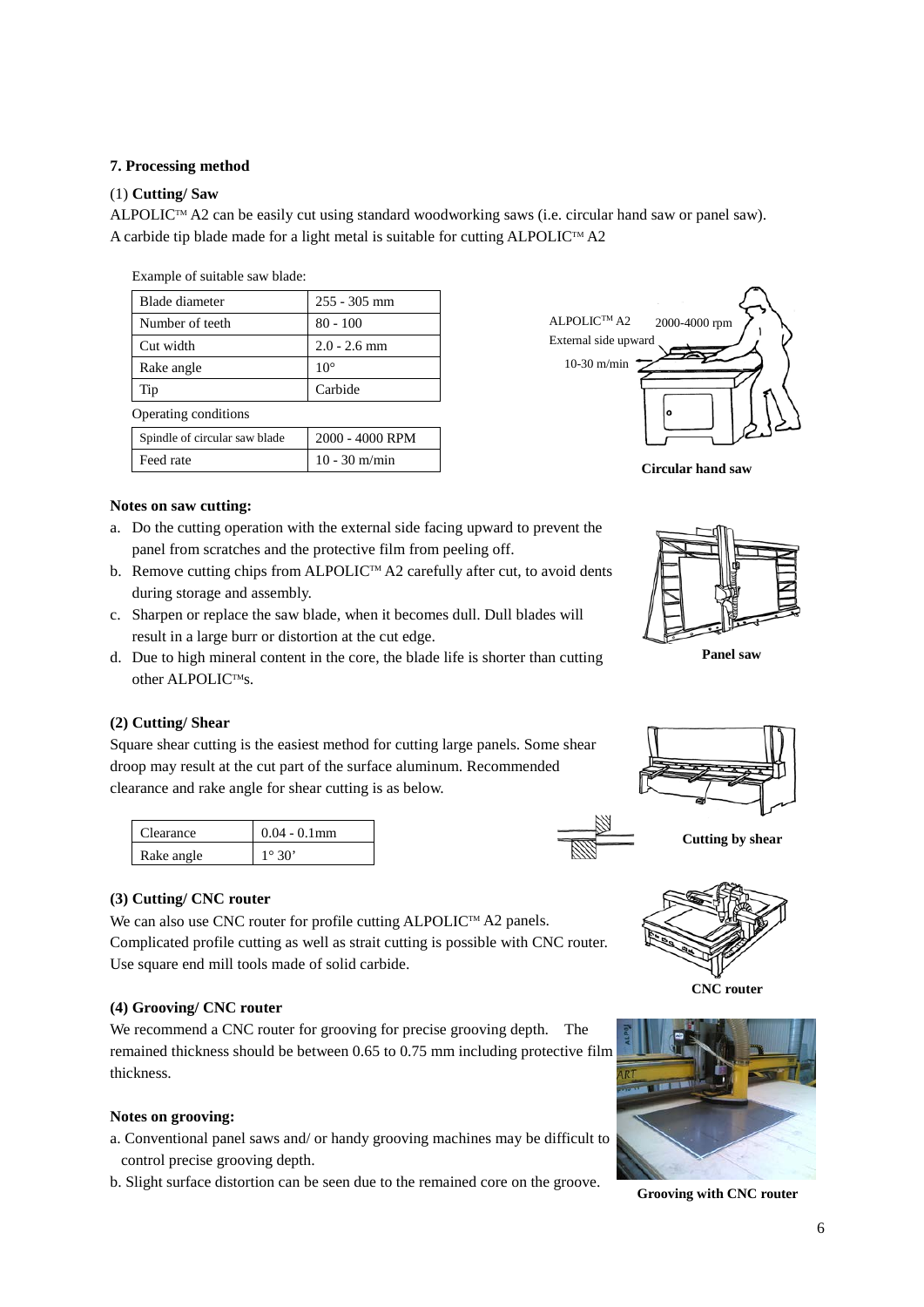#### **U-groove shape**

The diagram on the right shows a typical U-groove shape suitable for folding ALPOLIC™ A2 panels. It is important to leave 0.65 to 0.75 mm thick in total on the grooves including protective film. We recommend 90 to 110° angle grooves with 3 to 4 mm flat bottom for 90° bending.



**Typical U-groove shape**

#### **Operating condition of CNC router**

A CNC router enables efficient and precise grooving. Typical conditions are as follows:

#### **Router bit**

| Number of teeth | ' - 4       | Spindle   | $12,000 - 24.$ |
|-----------------|-------------|-----------|----------------|
| Material        | Carbide tip | Feed rate | 5 - 8 m/min.   |

| Anerating conditions |  |
|----------------------|--|

| Number of teeth |             | Spindle   | 12,000 - 24,000 RPM |
|-----------------|-------------|-----------|---------------------|
|                 |             |           |                     |
| Material        | Carbide tip | Feed rate | $15 - 8$ m/min.     |

### **(5) Folding and assembly**

After U-grooving, we can fold ALPOLIC™ A2 with a folding jig. The typical folding procedures are as follows.



#### **Folding procedures**

### **Notes on folding:**

- a. Fold ALPOLIC<sup>TM</sup> A2 panels on a flat and rigid worktable, because, if we fold a warping panel, the folding centerline will not be straight.
- b. The folded corner should have a suitable roundness of approx. 2 mm in radius. If the roundness is too small, the coating may have a crack on the folded corner. Check your U-shape and grooving depth.
- c. Cracks may take place when we carry out the folding work at a low temperature. Have your folding work at 10°C or higher.
- d. Folding after U-grooving entails slight elongation. The elongation is 0.5 1.0 mm per fold. Pre-adjust the position of the grooving line in your fabrication drawing.

#### **Assembly**

To produce a tray type panel (rout & return panel), we normally groove the panel at 25mm from edges, remove the four corners by notching tool and fold the four sides. After assembly, the corners are sealed with sealant from backside to prevent from water penetration, if necessary.



**Assembly after grooving**

7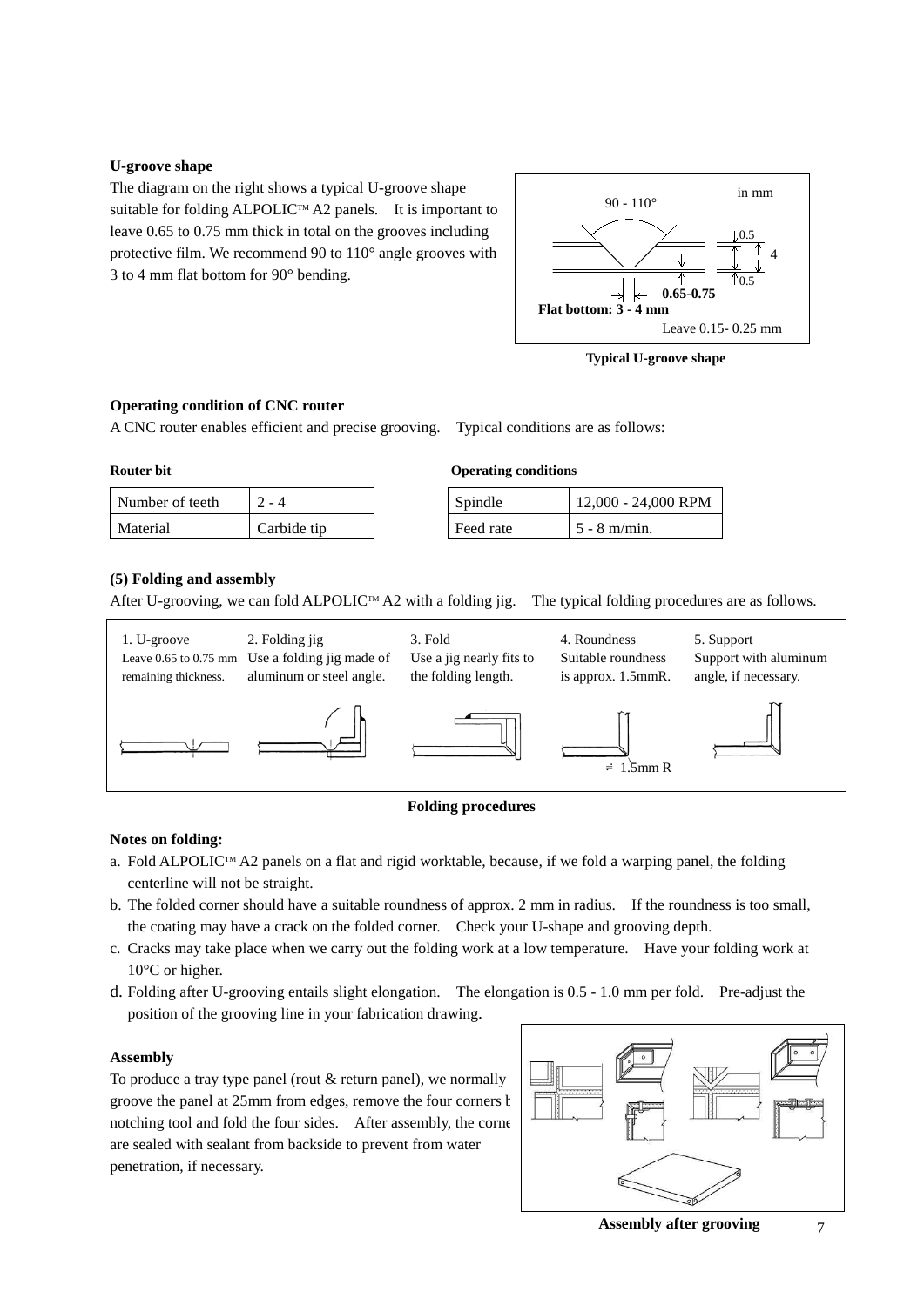#### **(6) Drilling, punching and notching**

ALPOLIC™ A2 can be processed in the same manner as other ALPOLIC™s by conventional tools or machines. Please refer to ALPOLIC™ Technical Manual for the details.

#### **(7) Bending**

Bendability of ALPOLIC™ A2 is limited lager radius only.

#### **Bending with 3-roll bender**

We can use 3-roll bender for curving ALPOLIC<sup>TM</sup> A2 panels. The smallest bendable radius is approx. 600mmR. The gap between rolls should have some allowance (approx. 0.5mm) in order not to constrict ALPOLIC<sup>TM</sup> A2 panel between rolls. Please refer to ALPOLIC™ Technical Manual for further details.



**3-roll bender**

**Note:** Bending for small radius by means of press brake is not applicable due to less flexibility of the high mineral content core.

#### **(8) Other processing methods**

**Turret puncher:** It is applicable for making fastening holes prior to assembling. Note: A perforated panel or an exposed cut-edge application is not applicable for ALPOLIC<sup>TM</sup> A2.

**Water-jet cutting:** A plunge cut (piercing at the starting point) in water-jet cutting may cause a certain degree of de-lamination between the aluminum skin and the core material.

**Laser cutting:** According to our tests, we have so far concluded that ALPOLIC™ A2 is not suitable for laser cutting, because the fumes generated from ALPOLIC<sup>TM</sup> A2 might harm the sophisticated optical instrument in the laser system.

#### **(9) Safety precautions on fabrication works**

a. The panel edge is sharp and burred. Wear gloves for safety in handling ALPOLIC<sup>TM</sup> A2.

b. During working with CNC router, wear safety glasses for protection of eyes.

#### **8. Joining methods**

Joining methods can be followed in the same manner to ALPOLIC<sup>TM</sup>s except the non-penetrating riveting method (acro-rivet system) and core welding. Please refer to ALPOLIC<sup>TM</sup> Technical Manual for further details.

#### **9. Handling and storing**

Refer to the ALPOLIC™ Technical Manual.

#### **10. Cleaning**

Refer to the separate cleaning instruction in ALPOLIC™ Technical Manual.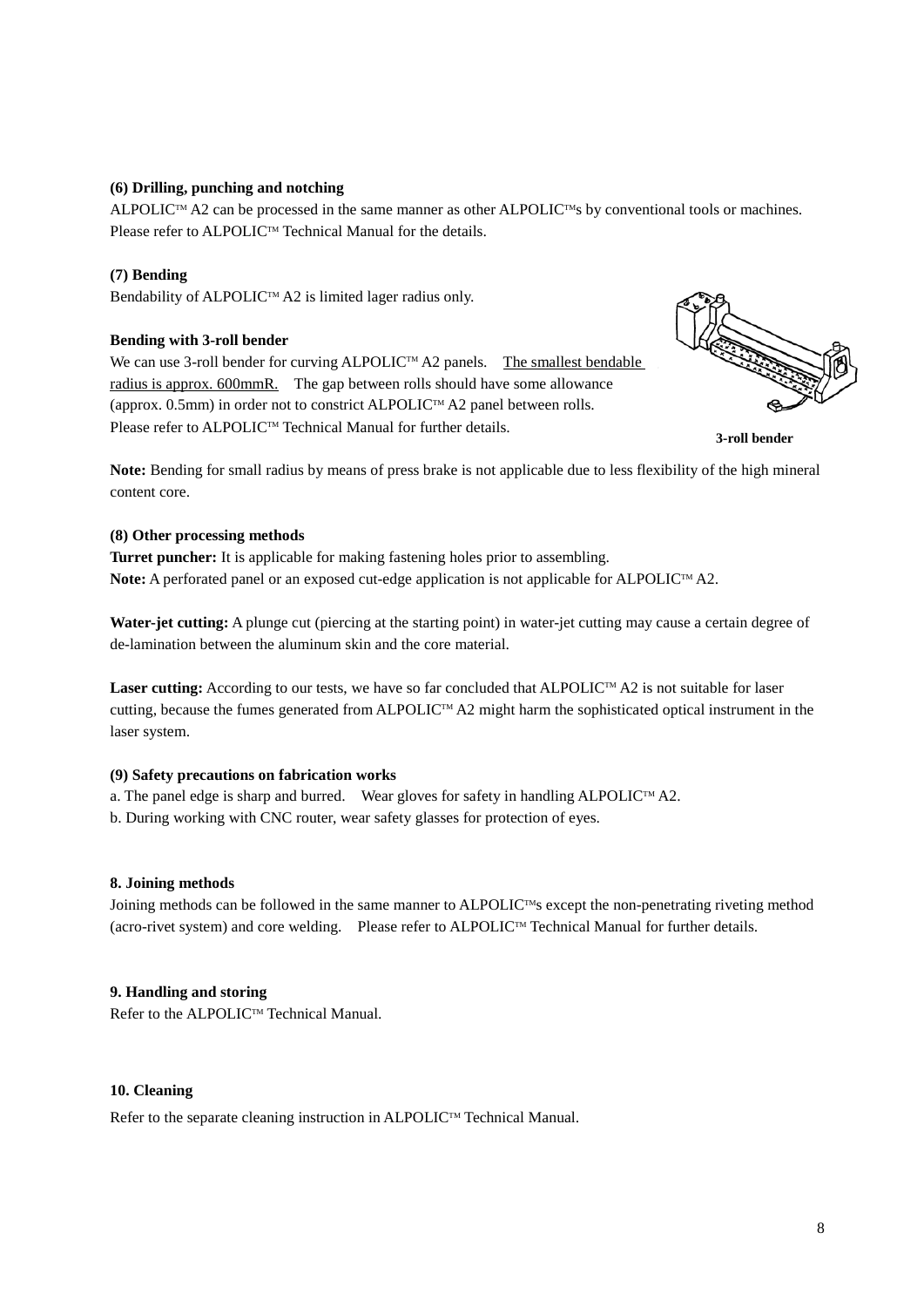#### **11. General notes (Very important!)**

#### **(1) Color consistency**

For best color consistency, consider and maintain panel directionality during all stages of job planning, fabrication and installation. Material should be ordered at one time and one width and lots should not be combined.

#### **(2) Coating direction**

In Metallic Colors, Sparkling Colors, Prismatic Colors and Patterns (Stone, Timber, Metal, and Abstract), slight color differences will be noticeable if the panels are installed in different directions (like Panel A and B in the diagram). Install panels in the same direction as marked in the protective film. In our Solid Colors, any color difference due to coating direction is negligible.



#### **(3) Protective film**

The protective film on ALPOLIC<sup>TM</sup> A2 consists of two polyethylene layers of white and black. Do not peel off the protective film during fabrication and installation to protect the surface from scratching and soiling. Under normal weather conditions, the protective film will withstand 6 (six) months of outdoor exposure without losing any of its original peel-off characteristics or causing stains or other damage. However, peel off the protective film as soon as possible after completion.

#### **(4) Gloss increase due to plasticizer**

Do not stick, put or apply PVC tapes, polyurethane sealant or modified silicone sealant onto our protective film. The plasticizer contained in these materials can permeate the protective film and cause a gloss change in the coating.